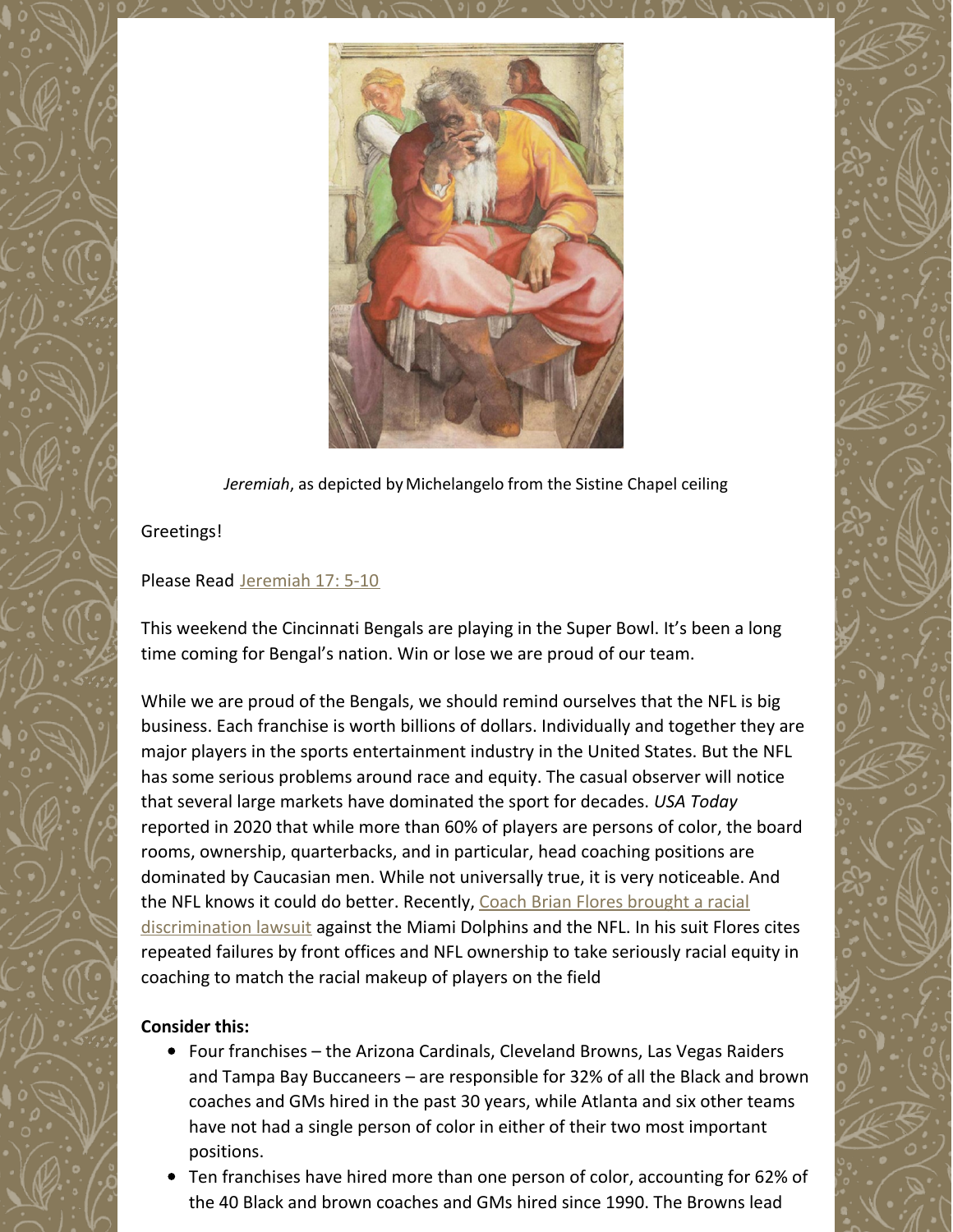the way with four, two coaches and two GMs, while the Buccaneers, Cardinals and Raiders have had three each.

The Atlanta Falcons, Dallas Cowboys, Jacksonville Jaguars, Los Angeles Rams, New England Patriots, New Orleans Saints and Tennessee Titans have never had a person of color as either their coach or general manager. (*USA [Today](https://www.usatoday.com/story/sports/nfl/2021/01/14/nfl-coaches-best-and-worst-nfl-teams-when-hiring-people-color/6653774002/)*)

The passage from Jeremiah offers a word of justice that isn't just for "church" ears. In fact, the prophet worked for God and the government, in a sense, by offering a word for the public. Reading the prophet this week offers a word to a world that is caught up in the Winter Olympics, the Super Bowl, and the Ukraine crisis, but also carries with it the history and pathos of previous generations. While times may change, the call for God's justice never moves. God is always going to stand on the side of the creation. God created the world. God created all races. If it is inconvenient for us to understand – please read verse 10:

## *I the LORD test the mind and search the heart, to give to all according to their ways, according to the fruit of their doings.*

So what testing for racial equity might God be doing these days in our midst, even in a Super Bowl week? Consider the uproar about constitutionally protected protests by NFL players of color and others who "took a knee" during the national anthem. Kneeling was to get people's attention and offer a call for justice. The epicenter of that controversy was placed on two players who called upon their faith tradition to stage the protest and to speak out. Their names are Colin Kaepernick and Eric Reid of the San Francisco 49ers. Both were silenced. Kaepernick lost his job. When asked by reporters why they did this, Reid replied in a New York [Times](https://www.nytimes.com/2017/09/25/opinion/colin-kaepernick-football-protests.html) op-ed:

# *"We chose to kneel because it's a respectful gesture. I remember thinking our posture was like a flag flown at half-mast to mark a tragedy."*

The tragedy that the players were addressing is racism and our penchant in this country to not address it individually or corporately. Many were very upset about their display, and perhaps you were? But a closer look at the power of symbol and meaning is needed.

Patti and I have flown a US flag from our house daily in good weather according to the guidelines prescribed by US Flag [Code](https://www.almanac.com/us-flag-etiquette-rules-and-guidelines#:~:text=The flag should never touch,or damaged in any way.). The flag is an important symbol to us. But symbols represent things. There is this pledge to the flag that we learned in school and it ends "*with liberty and justice for all* ." Symbols like the flag carry values and meaning, such as service, sacrifice and maybe even death for the love of country. But are there not persons who have made similar sacrifices and suffered injustices because of the color of their skin, their accent or the spelling of their last name? Is their sacrifice at the hands of discrimination any less of a sacrifice for our country? Is there room at the table for those who sacrifice for all for the whole of culture? And when someone calls the status quo into question it can be a jolting experience to those of us who live in the status quo. But what a gift to be questioned out of our complacency!

The prophet Jeremiah is well within the Judeo Christian tradition. Spend some time